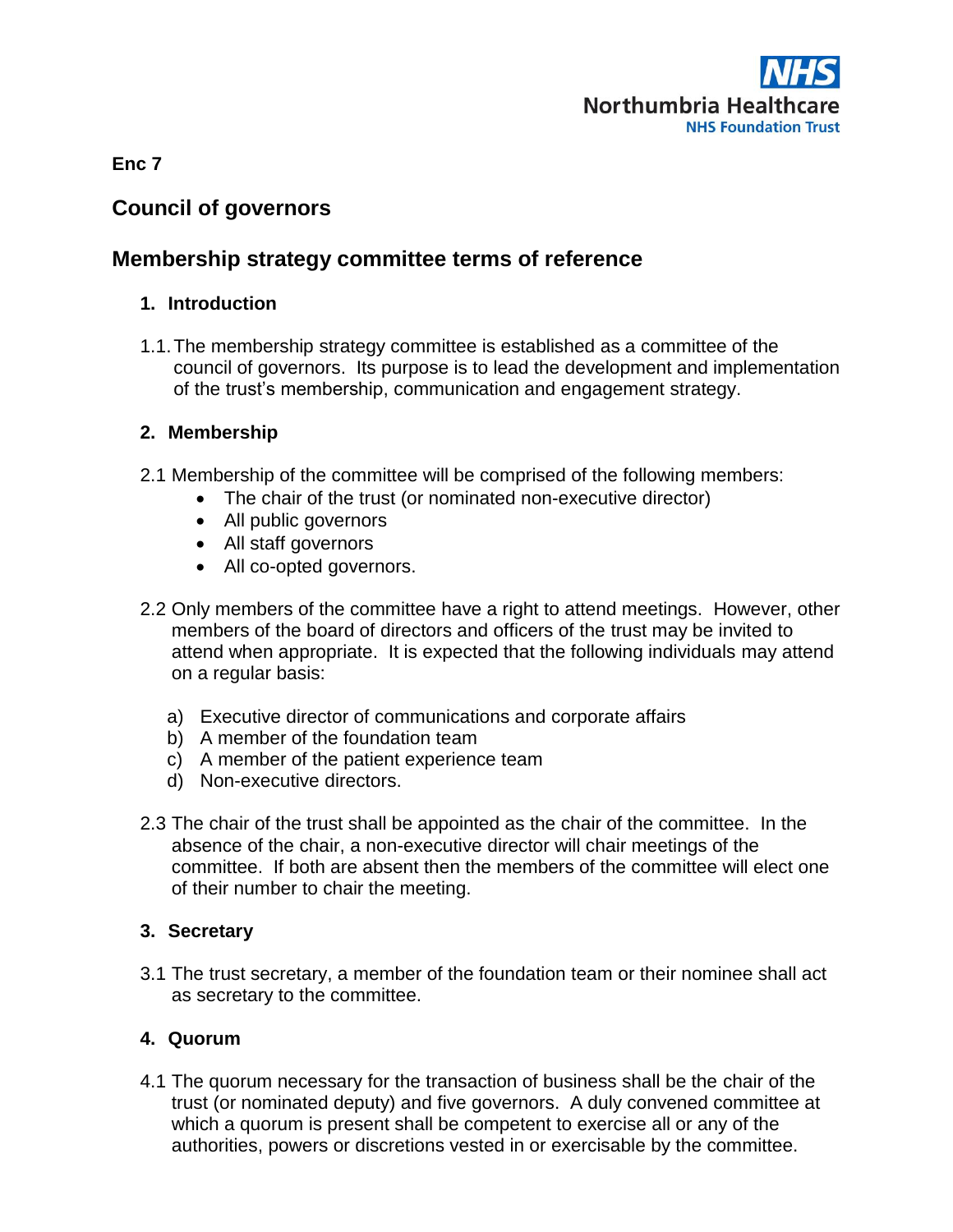### **5. Frequency of meeting**

5.1 The committee shall meet at least four times a year at locations across the trust as the committee may determine or virtually. Meetings will take place otherwise as required.

## **6. Notice of meetings**

- 6.1 Meetings of the committee shall be called by the secretary in accordance with the annual schedule of business agreed by members or as determined by the chair of the trust.
- 6.2 Unless otherwise agreed, notice of each meeting confirming the venue, time and date together with an agenda of items to be discussed, shall be forwarded to each member of the committee and any other person required to attend no later than five working days before the date of the meeting. Supporting papers shall be sent to committee members and other attendees as appropriate at the same time.

## **7. Minutes of meetings**

- 7.1 The secretary (or nominated deputy) shall minute the proceedings and resolutions of all meetings of the committee, including the names of those present and in attendance.
- 7.2 The secretary shall ascertain, at the beginning of each meeting, the existence of any conflicts of interest and minute them accordingly.
- 7.3 Draft minutes of committee meetings will be circulated to all members of the committee prior to the following membership strategy committee meeting where approval of the minutes will be sought.
- 7.4 In the meantime, a summary of the committee meeting will be included on the agenda of the next general meeting of the council of governors following the membership strategy committee as an item for information.

## **8. Duties**

- 8.1 The committee will carry out the duties below:
	- 8.1.1Lead the development and implementation of the trust's membership communications and engagement strategy.
	- 8.1.2Evaluate progress towards achieving the objectives of the strategy and make recommendations to the board and council of governors.
	- 8.1.3Lead the development of effective recruitment mechanisms that recognise the particular issues of recruiting from 'hard to reach' groups and which facilitate a fully representative membership.
	- 8.1.4Provide ideas for, and contribute to, member recruitment activities, including relationship-building with existing groups
	- 8.1.5Lead the development of strategies to ensure two way communications between governors and members.
	- 8.1.6Ensure that appropriate mechanisms are in place to record all membership engagement activity and member initiated contacts.